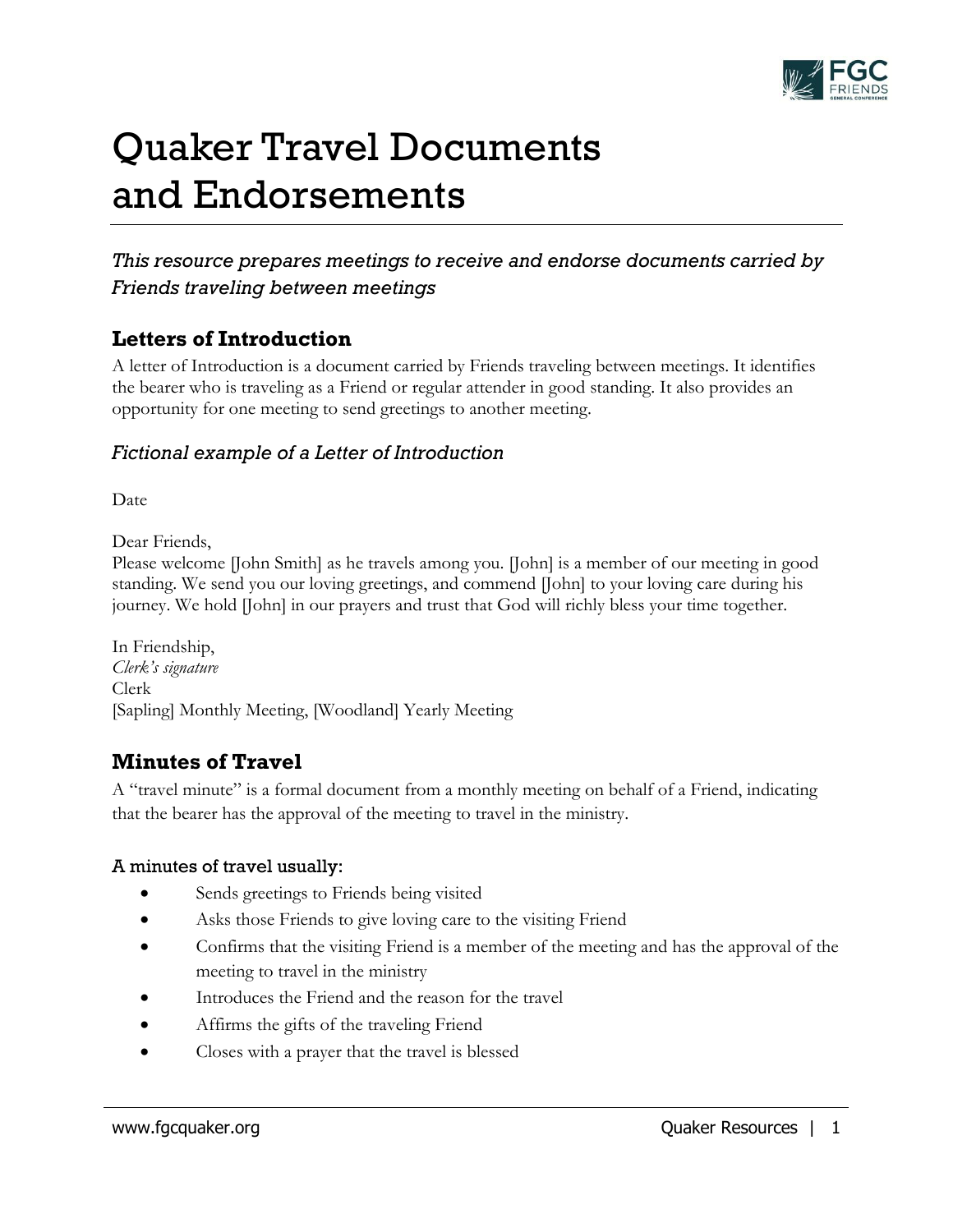

A minute of travel is endorsed by the clerk with approval of the meeting. If the Friend is traveling outside of the yearly meeting, it is also appropriate for the letter to be approved by the quarterly meeting and signed by its clerk, and then by the yearly meeting and signed by its clerk.

#### Fictional example of Minute of Travel

Date [14 Ninth Month, 2016]

Dear Friends,

Loving greetings from Friends at [Harbor] Monthly Meeting in [Great Lakes] Yearly Meeting. We commend to your loving care Friend [Allen Brocker], who is a member of [Harbor] Monthly Meeting, and will be traveling in the ministry this next year visiting with Friends.

[Allen currently serves on the on the Ministry and Counsel Committee of our meeting, and is recording clerk of Great Lakes Yearly Meeting. He is also a representative of our yearly meeting to the Central Committee of Friends General Conference where he serves he serves on the Finance Committee.]

[Allen] has shared with the meeting his leading to [travel in the ministry among meetings which are seeking to deepen their practices of spiritual nurture among Friends.] After careful consideration the meeting has found unity to approve this minute of travel.

We hold [Allen] in our prayers and trust that God will richly bless your time together. On behalf of [Harbor] Monthly Meeting,

*Signature*, c*l*erk [Harbor] Monthly Meeting, [Great Lakes] Yearly Meeting

# **Endorsements of Travel Documents**

When a meeting receives a visitor who holds a travel document, it is the job of the clerk or of a designated Friend to endorse the document.

An endorsement includes a few sentences written at the bottom of the letter.

If the document is a letter of introduction, the clerk may use the endorsement to send return greetings to the visiting Friend's meeting.

If the document is a travel minute recommending a Friend and their ministry, the clerk may use the endorsement to:

• Send back greetings to the visiting Friend's own meeting